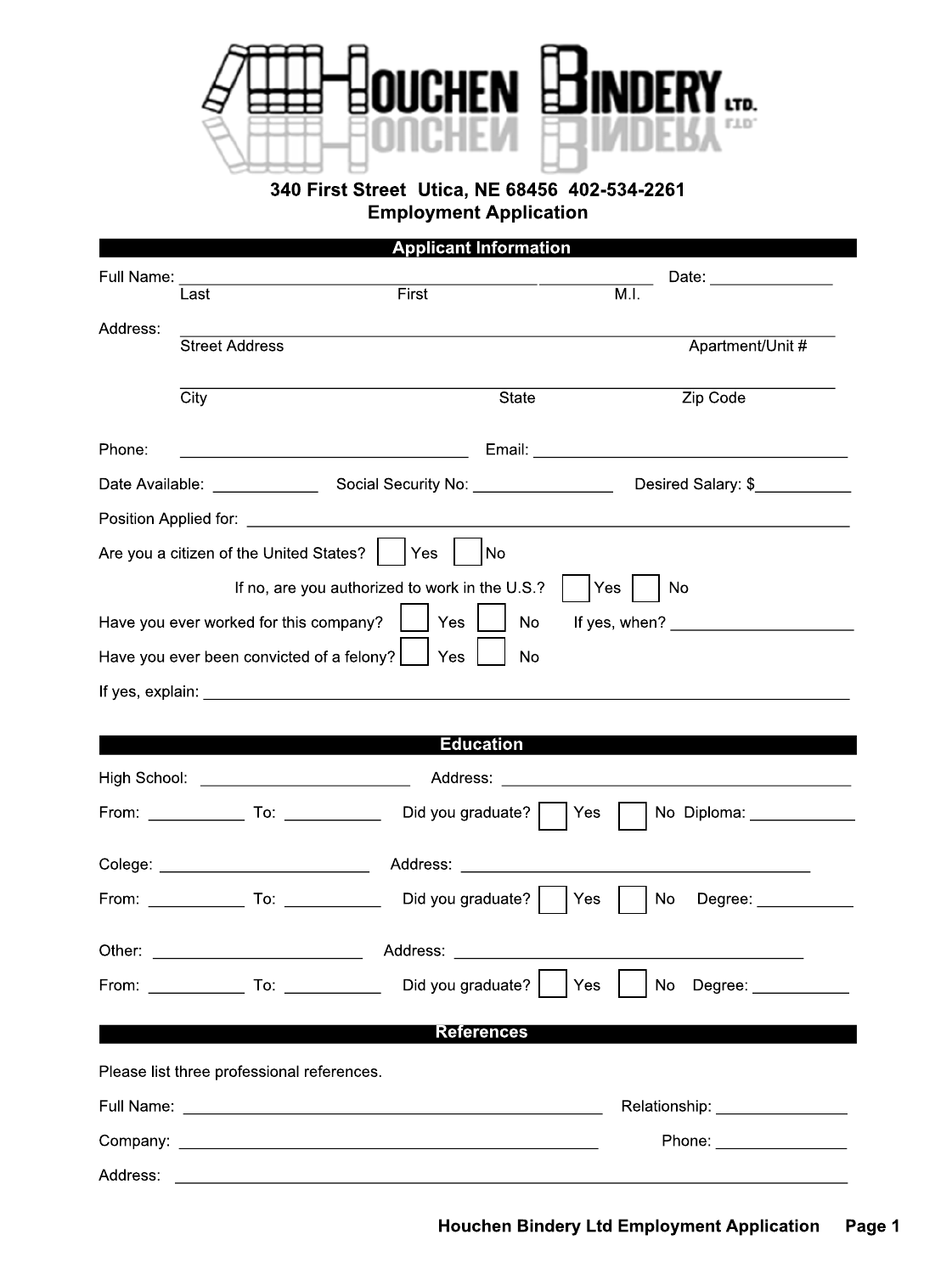|                                                                                  |  |                            |     |  | Relationship: _________________ |  |
|----------------------------------------------------------------------------------|--|----------------------------|-----|--|---------------------------------|--|
|                                                                                  |  |                            |     |  | Phone: ____________________     |  |
|                                                                                  |  |                            |     |  |                                 |  |
|                                                                                  |  |                            |     |  | Relationship: _________________ |  |
|                                                                                  |  |                            |     |  | Phone: ___________________      |  |
|                                                                                  |  |                            |     |  |                                 |  |
|                                                                                  |  |                            |     |  |                                 |  |
|                                                                                  |  | <b>Previous Employment</b> |     |  |                                 |  |
|                                                                                  |  |                            |     |  | Phone: ____________________     |  |
|                                                                                  |  |                            |     |  | Supervisor: __________________  |  |
|                                                                                  |  |                            |     |  | Ending Salary: \$               |  |
|                                                                                  |  |                            |     |  |                                 |  |
|                                                                                  |  |                            |     |  |                                 |  |
| May we contact your previous supervisor for a reference? $\vert \quad \vert$ Yes |  |                            |     |  | No                              |  |
|                                                                                  |  |                            |     |  |                                 |  |
|                                                                                  |  |                            |     |  | Phone: ___________________      |  |
|                                                                                  |  |                            |     |  | Supervisor: ___________________ |  |
|                                                                                  |  |                            |     |  | Ending Salary: \$               |  |
|                                                                                  |  |                            |     |  |                                 |  |
|                                                                                  |  |                            |     |  |                                 |  |
| May we contact your previous supervisor for a reference?                         |  |                            | Yes |  | No                              |  |
|                                                                                  |  |                            |     |  |                                 |  |
|                                                                                  |  |                            |     |  |                                 |  |
|                                                                                  |  |                            |     |  | Supervisor: ___________________ |  |
|                                                                                  |  |                            |     |  | Ending Salary: \$               |  |
|                                                                                  |  |                            |     |  |                                 |  |
|                                                                                  |  |                            |     |  |                                 |  |
|                                                                                  |  |                            |     |  |                                 |  |
| May we contact your previous supervisor for a reference?                         |  |                            | Yes |  | No.                             |  |